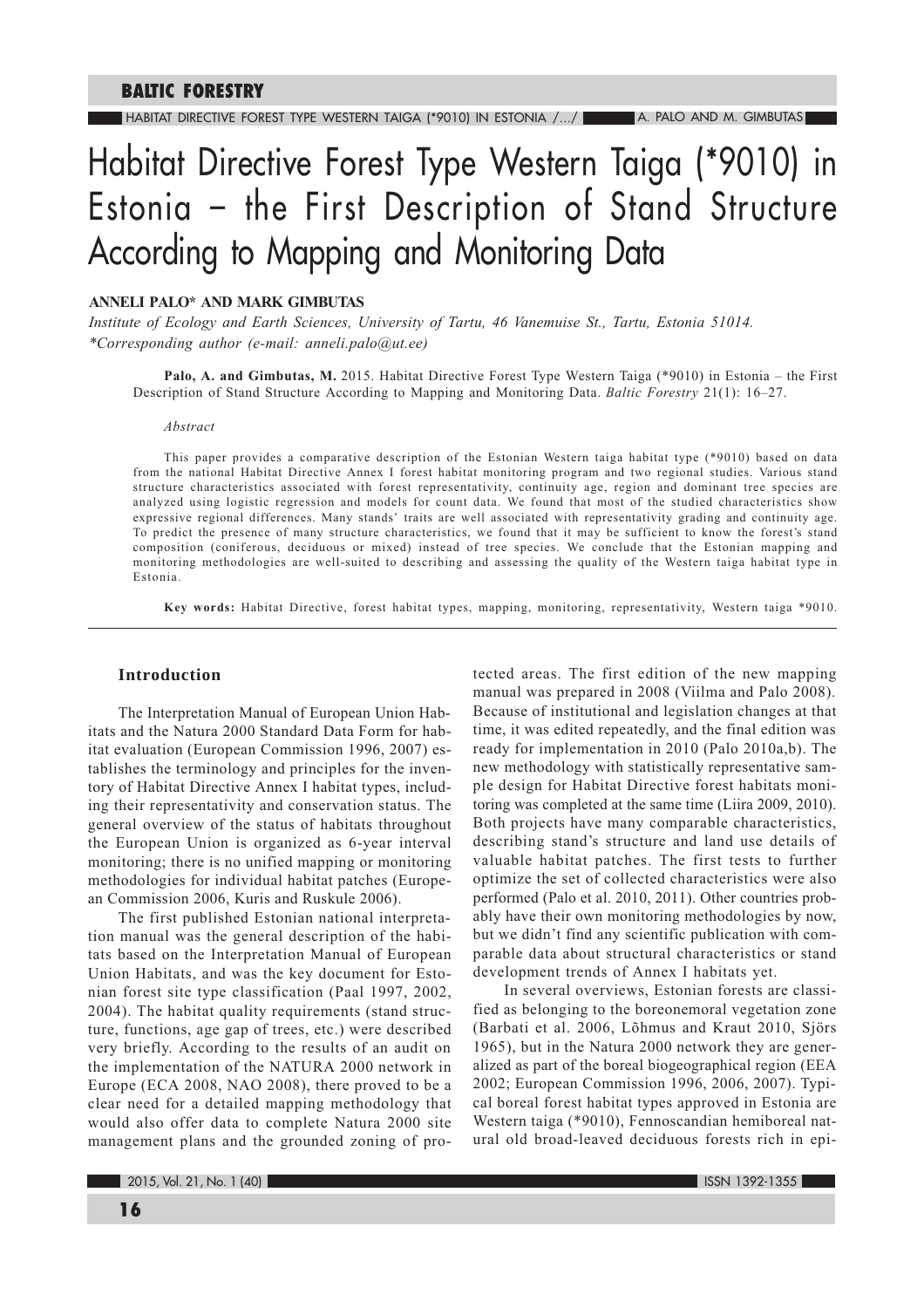phytes (\*9020), Fennoscandian herb-rich forests with Picea abies (9050), Coniferous forests on or connected to glaciofluvial eskers (9060), Fennoscandian wooded pastures (9070) and Fennoscandian deciduous swamp woods (\*9080). A total of 10 Habitat Directive forest types and Wooded dunes (type 2180) are presented in Estonia (Paal 2002, 2004). Estonian boreal landscapes are not comparable with large intact boreal areas in Russia (Angelstam and Kuuluvainen 2004, Potapov et al. 2008, Yaroshenko et al. 2002), but at the regional level the connectivity of forests and their biota is preserved quite well (Barbati et al. 2006, Kurlavicius et al. 2004, Tammeleht et al. 2010). Estonian landscapes include several environmental gradients: climatic (from sea to mainland), base rock (limestone on North-Estonia, sandstone on South-Estonia), postglacial formation (transgressions of Baltic Sea in West-Estonia) (Liira et al. 2011, Niinemets and Saarse 2009, Paal 1997). Typical Estonian boreal forests are presented in landscapes dominated by sandy, podzolic to thin-peaty soils (Paal 1997, 2002, 2004); forest fires have been characteristic over history (Lõhmus et al. 2004), regional large wind throws and fire disturbances also appear today (Asi and Õunap 2010, Köster et al. 2009). Some of the Western taiga forest soils have been secondarily impoverished through slash-andburn land use in early history (Etverk and Meikar 2008, Jääts et al. 2010). In recent history, timber cutting and soil drainage reduced the area of natural stands (Lõhmus et al. 2004). Studies of specific species groups point out that substratum availability may be a major problem, as is microclimate continuity and forest management itself (Lõhmus 2005; Lõhmus et al. 2005, 2007, 2010, Lõhmus and Lõhmus 2008, 2011, Remm and Lõhmus 2011, Runnel et al. 2013), and therefore ecological quality, i.e. the continual presence of old-growth stand structure elements, is a highly important factor.

The paper gives a short ecological description of the Western taiga habitat type (\*9010), based on habitat monitoring data from all over Estonia and on the habitat mapping data of Northeastern and Southern Estonia. The differences at the regional level and according to representativity grade, as well as the impact of stand dominant trees and stand age, will also be discussed.

# **Materials and Methods**

# Western taiga (9010\*) habitat type and representativity grading

The Western taiga habitat type (\*9010) was interpreted in accordance with the Estonian habitat inter-

2015, Vol. 21, No. 1 (40)

pretation manuals (Paal 2002, 2004), and representativity grading was given by an expert on the basis of the available mapping manuals (Palo 2010a,b, Viilma and Palo 2008).

In addition to the habitat description provided by Paal (2002, 2004), the forests of habitat type \*9010 mainly grow on different Podzols and Albeluvisols, while special Alvar forests grow on Rendzic and Endogleyic Leptosols, Calcari-Skeletic Regosols and Calcaric Cambisols (Kõlli et al. 2004). The main natural succession in Western taiga habitats leads to the expansion of the regional climax community: mixed spruce and broad-leaved forests, while forest paludification is an alternative successional direction. Therefore habitat type has transitional stands of types 9050 (spruce forests or mixed aspen-spruce stands on more nutrient-rich soils such as various Cambisols and Luvisols), \*9020 (mixtures of birch and aspen with broad-leaved trees growing on Cambisols and Luvisols), \*9080 (paludifying birch or mixed birch-alderconifer forests on thin-peaty Histosols), \*91D0 (paludifying pine forests on thin-peaty Histosols), and 2180 (successional overgrowing of dyne forests) (Paal 2002, 2004, Palo 2010a,b).

In general, the forests that satisfy general habitat quality requirements are characterized as: 1. Forests with site-type-typical well developed stand structure or a stand structure that will be recovering over the next 30 years; 2. Signs of earlier natural disturbances independent of tree age; or the stand age is higher than the predefined forestry middle-aged class for stand dominant tree species; 3. The habitat patch area is larger than 0.01 ha; 4. Regular drainage areas are not allowed, but some old and stabilized or not functioning ditches may appear.

Representativity grades were used to assess the finer ecological quality of the stands: "A" – an oldgrowth forest typical for the predefined site type range; "B"  $-$  a near-natural mature stand, with a few small deficiencies in stand structure or a stand of premature age with high structural quality; " $C$ " – some greater deficiencies are found, but the stand also has some relevant qualities and deficit substrates, and the stand main structure recovers over 30 years; "D" or "p" (potential) – the forest habitat has serious deficiencies but corresponds to the predefined site type range and has some important nature conservation tasks, i.e. networking, as a habitat for rare or protected species etc. For data analysis, both A and B (habitats with good representativity: AB) and D and p (habitats with low representativity: Dp) were combined in order to minimize the expert's subjectivity when assessing representativity in the field (Palo et al. 2010, 2011).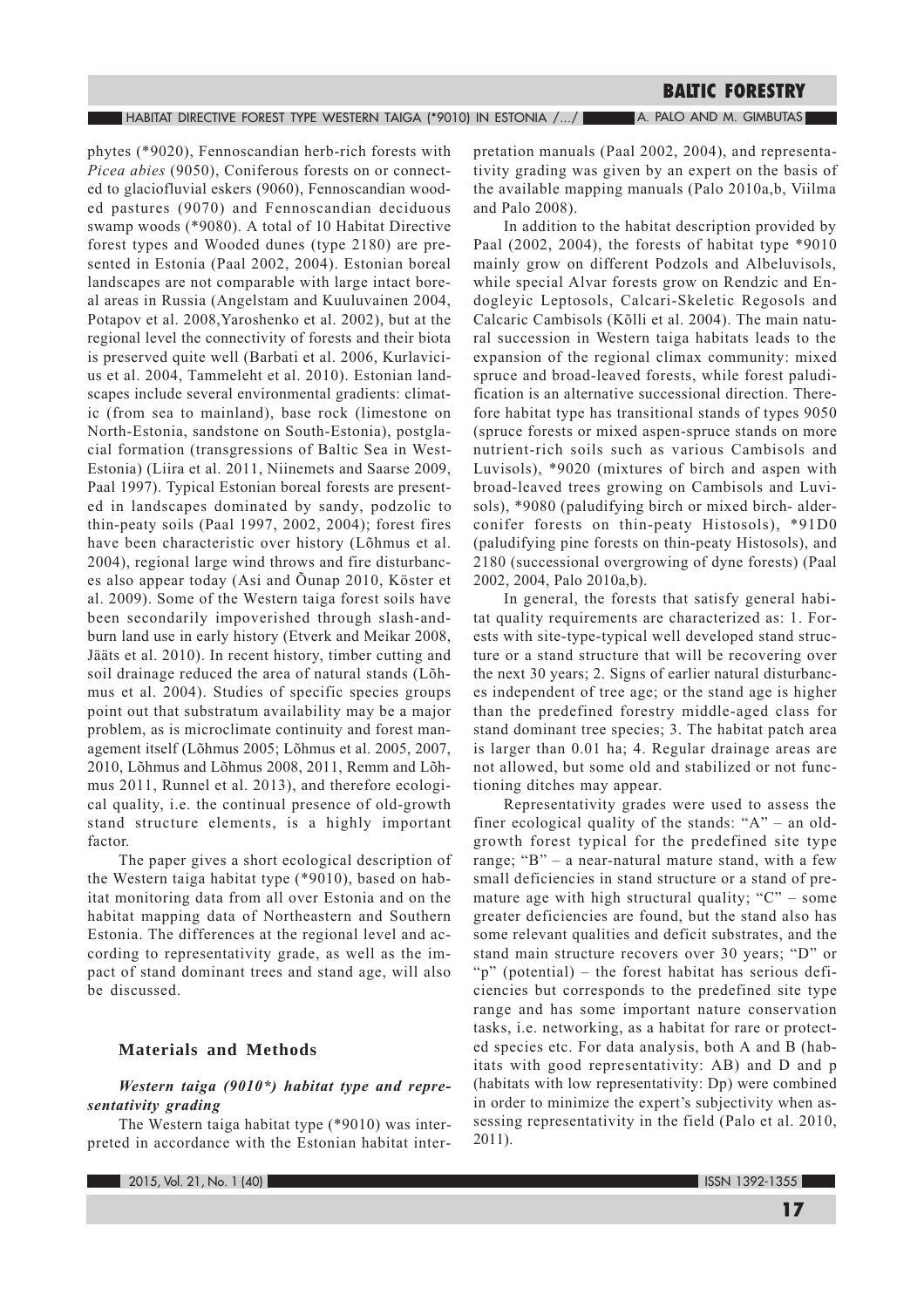#### HABITAT DIRECTIVE FOREST TYPE WESTERN TAIGA (\*9010) IN ESTONIA /.../ A. PALO AND M. GIMBUTAS

#### Study area and data gathering

Three different data sources were used:

· data collected from all over Estonia in a forest habitat monitoring program performed in the years 2010-2012 (86 plots);

· data from Northeastern Estonia collected in 2008-2009 (74 plots; Palo et al. 2010, 2011);

• data from different habitat mapping projects in Southern Estonian protected areas in 2010-2012 (302 plots).

All field work data were gathered by Anneli Palo (with Dagmar Hoder in Northeastern Estonia).

Monitoring field work plots were studied around randomly generated points with a radius of 20m. Using randomization, the frequencies of the representativity grades and site types in the database of \*9010 are taken into account, and the sample was statistically representative all over Estonia (Liira 2010).

In addition to mining areas, the Northeastern Estonian region also includes the most untouched and densely forested parts of Estonia (called the Alutaguse forests), where intensive cutting and drainage first began in the 19th and 20th century (Etverk and Meikar 2008, Paal et al. 2007). The data collected there were used in earlier publications (Palo et al. 2007, 2010, 2011, Palo and Hoder 2009); the field work methodology was quite comparable with the collection of the monitoring data.

Southern Estonian forest landscapes are very heterogeneous despite the relief conditions, and also because of the long history of human activity in the area (Etverk and Meikar 2008, Jääts et al. 2010, Kusmin 2011, Niinemets and Saarse 2009). In Southern Estonia the data originates from larger homogenous habitat patches, but the differences are probably not too significant, as the average size of habitats in this region is low, and the field work practice is to describe the stand by a spot that is characteristic of the entire stand. However, the influence of size may be taken into account when interpreting the results.

# **Characteristics and statistics**

Due to differences in data sampling methodologies, the data values of the compared characteristics (listed in Table 1) are mainly reduced to binary presence/absence data. Only comparable characteristics are presented here, although in every project more characteristics were collected. The following is an explanation of the characteristics we used:

• Tree stools/moss and herb tussocks are higher than 30 cm from base ground;

• Gaps in canopy had a comparable or larger diameter than the mean tree height in the stand;

• Supporting/exposed roots are all kinds of supporting or exposed roots (on peaty soil, on slopes);

•  $Stumps - if there was one or more recognizable$ stumps of removed trees;

• Beaver signs are traces of beaver activity, such as fallen trees, dams and flooded areas;

· Small depressions are regularly wet/flooded areas with a size of  $> 1m^2$  and different plant/moss cover or bare ground;

• Lying large-size dead wood had a diameter of  $> 25$  cm;

• Pendulous lichens are mainly Lobaria pulmonaria exemplars and lichens from the genera Usnea and Bryoria, but in some cases Evernia or Ramalina exemplars are probably also assessed (Alectoria is very rare in Estonia);

• Standing dead trees are dead trees of the I or II tree layer range;

• Holes in trunks are larger than approximately 2cm, which means they are clear signs of woodpeckers and cavities suitable as nesting places for birds and other animals:

• Lying dead wood in many decay stages was assessed if more than three different decaying stages of dead wood were found;

· Bracket fungi fruiting bodies were assessed;

• Varying aged stand was assessed if there were differences of over 20-30 years in I layer tree age;

· Signs of forest fire are all detected signs of earlier fires on trees bark, stumps etc.;

• Old Hazel clumps/trunks (> 70cm diameter) were presented:

• Over-mature-aged trees must be at least 20 years older than the mature edge of that tree species used in forest management (approximately by pine  $> 110$ ; spruce > 100; birch > 90; aspen > 60); in the plot it was estimated if there were trees with clear signs of aging;

• Number of structure characteristics is the sum of all previous indicators;

• Number of I layer tree species – how many tree species were detected in I tree layer of plot;

• Number of regrowth/shrub species  $-$  how many tree regrowth and shrub species were on the plot;

• Continuity age was the expert assessed age of the oldest tree on the plot, which is not always the age of the dominant tree species, and therefore the continuity age may be substantially higher than the mean age of the stand as a whole.

Regression models were developed to describe regional differences of the above-mentioned stand characteristics, accounting for the representativity grade of the forest and also its stand composition and continuity age (Table 1). All data analysis was conducted in R (R Core Team 2013). The considered predictors were region (as a factor with levels Northeast-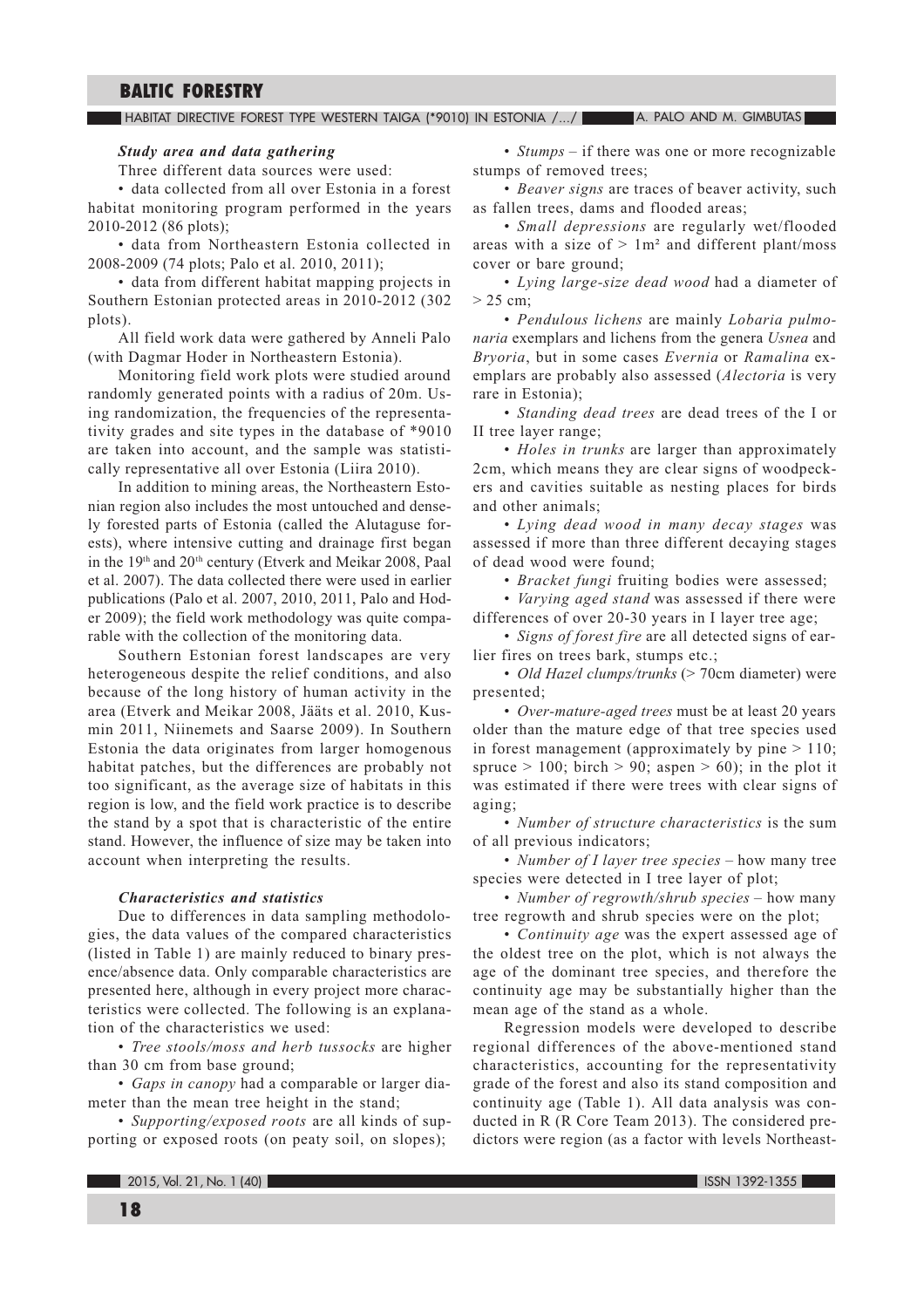$\blacksquare$  Habitat directive forest type western taiga (\*9010) in estonia /.../

A. PALO AND M. GIMBUTAS

ern Estonia, Southern Estonia and monitoring data, the latter being the reference level), representativity grade (as a factor with levels AB, Dp and C, the latter being the reference level), stand composition (as a factor with levels deciduous forest, coniferous forest and mixed forest, i.e. forest with deciduous or coniferous component in I tree layer > 30%, the latter being the reference level) and stand continuity age (as a continuous variable). An additional linear model was also estimated for stand continuity age, in order to shed light on the associations between that and other predictors. Residuals were plotted against predictions in order to check normality and constant variance, and R<sup>2</sup> was calculated for the model. The general method for model selection was backwards selection, manually removing insignificant terms one-by-one (based on Wald chisquared statistics, starting from terms with the largest p-values), beginning from a model with all of the main effects and two-way interactions. Region was always retained in the model, even if it was not significant. Since predictors were correlated, we proposed a few plausible alternatives for each backwards selected model. The effect of replacing representativity grade by continuity age (or vice-versa) was always checked. Final models were chosen based on AIC. If a final model included interaction terms, then continuity age was centred by subtracting the sample mean (113.68) years), and the model was refitted in order to enhance the interpretability of the main effects. All final models were significantly better than the corresponding null models (likelihood ratio tests  $p<0.0001$ , except for the model for tree stools/moss and herb tussocks, which had  $p=0.007$ ). We also estimated models in which three-levelled stand composition was replaced by a finer grading, dominant tree species (pine, spruce, birch, aspen or mixed), to see if it allowed for a better model (in the sense of AIC).

For all characteristics except the number of I layer tree species, the number of regrowth/shrub species and the number of structure characteristics present, binary logistic regression models were fitted (Harrell 2013). If separation or quasi-separation was detected in the final model (extensive estimated variance of an estimated effect), then the corresponding Firth's penalized-likelihood binary logistic regression model was fitted instead (Heinze et al. 2013). That was the case with models for signs of forest fire, old Hazel clumps/ trunks and over-mature-aged trees (sample prevalence respectively 12%, 2% and 64%). The discriminating ability of binary logistic regression models was described by the c-index (concordance statistic). The c-index varies from 0.5 to 1, with larger values indicating a better model. The goodness of fit of ordinary binary logistic regression models was tested by le Cessie-van Houwelingen-Copas-Hosmer unweighted sum of squares tests (Harrell 2013), the goodness of fit of Firth's penalized-likelihood logistic regression models was tested using the Hosmer-Lemeshow test (Kohl 2013).

Count data were modelled using logistic regression (number of structure characteristics) (R Core Team 2013), zero-truncated Poisson regression (number of I layer tree species) (Yee 2013) and negative binomial regression (number of regrowth/shrub species) (Venables and Ripley 2002). The goodness of fit of the final selected models was tested using Pearson chisquare tests.

Model predictions were calculated for each combination of discrete predictor variables (using the mean continuity age of each separate group as a predictor, where relevant) and reported in Tables 2 and 3. Bootstrap percentile 95% confidence intervals were obtained for all predictions (Canty and Ripley 2013), based on 100 000 bootstrap samples. These confidence intervals are not strictly symmetrical, so we report the distance between the prediction and the farther confidence limit in tables.

# **Results**

#### Representativity grading

As methodologically expected, the majority of characteristics had different frequencies and counts, when one compares habitats with different representativity grades (regional aspect, continuity age and stand composition taken into account; Table 1).

The only negative characteristic toward high representativity (AB-grade) was the presence of stumps (parameter estimate  $\beta$  = -0.98, Wald Z = -3.48, p = 0.0005). Varying aged stand structure, described as a very important characteristic of Western taiga (Paal 2002), had no significant relation to representativity grading in this study (Wald chi-square  $\chi^2 = 0.03$ ,  $df =$ 2,  $p > 0.9$ ). Excluding stand continuity age from the model indeed makes representativity grade a factor that is significantly associated with the varying age stand structure ( $\chi^2 = 2.63$ ,  $df = 2$ ,  $p < 0.0001$ ), but the overall performance of the model will be diminished (model with continuity age and without representativity: AIC = 356, c-index C = 0.89, model without continuity age and with representativity: AIC =  $511$ , C = 0.70).

The presence of old Hazel clumps/trunks, signs of forest fires and gaps in the canopy (Table 1) were also not significantly associated with representativity grading (respectively  $\chi^2 = 3.59$ ,  $df = 2$ ,  $p > 0.1$ ;  $\chi^2 =$ 1.32,  $df = 2$ ,  $p > 0.5$ ;  $\chi^2 = 3.63$ ,  $df = 2$ ,  $p > 0.1$ ). Fires are altogether rare in whole contemporary landscapes (Lõhmus et al. 2004), and Hazels are more common in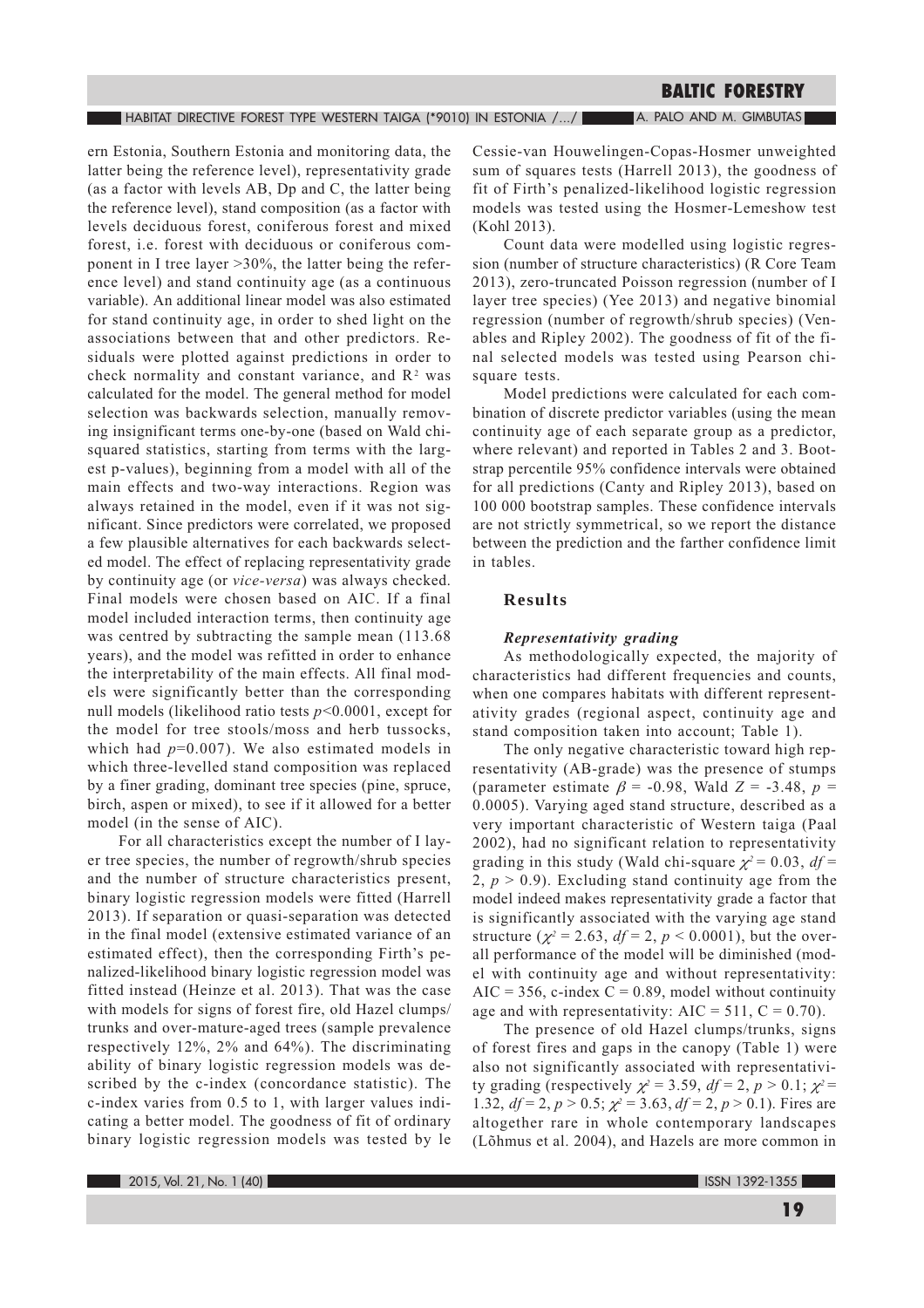**HABITAT DIRECTIVE FOREST TYPE WESTERN TAIGA (\*9010) IN ESTONIA /.../ A CALC AND M. GIMBUTAS** 

Table 1. Models for stand characteristics. Each row represents the final selected model for a particular stand characteristic. Parameter estimates for levels of factors afford to compare the stand characteristic (its occurrence probability or mean) in the level and respective reference level. Factors are region, representativity grade and stand composition; their reference levels are monitoring data, habitats with average representativity grade and mixed forests, respectively. Positive parameter estimate indicates larger mean than that of reference level and negative estimate indicates smaller mean. Asterisks next to parameter estimates indicate whether the parameter is significantly different from zero (for factors: is the level different from the reference level) (\*\*\* p<0.001, \*\* 0.001 \sps(-0.01, \* 0.01 \sps(-0.05). "Bold italic" levels are significantly different from each other. N.S. denotes predictors not included in the final model (see Chapter 2.3 for model selection; note that region was always retained). For all models containing interactions, stand continuity age is centered by subtracting the sample mean (113.68 years). Other signs and abbreviations:  $AB$  – habitats with high representativity grade;  $Dp$  – habitats with low representativity grade; NE - Northeastern Estonia; S - Southern Estonia; Dec - deciduous trees; Con - coniferous trees; ContA – stand continuity age; C-H-C-H  $p$  – le Cessie-van Houwelingen-Copas-Hosmer unweighted sum of squares tests p-value; H-L  $p$  – Hosmer-Lemeshow tests p-value; Pearson  $p$  – Pearson chi-squared goodness-of-fit tests p-values. For the latter three tests,  $p<0.05$  indicates that the model does not fit the data

| ContA<br><b>Interactions</b>              | р                                            | statistic                                              |
|-------------------------------------------|----------------------------------------------|--------------------------------------------------------|
|                                           |                                              |                                                        |
|                                           | 0.36                                         | 0.63                                                   |
| $0.0186***$                               | 0.93                                         | 0.67                                                   |
|                                           |                                              | 0.69                                                   |
| $0.0216***$                               | 0.58                                         | 0.75                                                   |
|                                           | 0.35                                         | 0.75                                                   |
|                                           | 0.36                                         | 0.77                                                   |
|                                           | 0.48                                         | 0.78                                                   |
|                                           | 0.34                                         | 0.80                                                   |
| ContA*NE 0.0369*<br>ContA*S 0.0131        |                                              |                                                        |
|                                           |                                              | 0.80                                                   |
| $0.0234***$                               | 0.67                                         | 0.81                                                   |
|                                           |                                              | 0.85                                                   |
|                                           |                                              |                                                        |
|                                           | 0.71                                         | 0.86                                                   |
| $0.0668***$                               | 0.69                                         | 0.89                                                   |
| $2.77***$<br>N.S.<br>ContA*Con-<br>0.0737 | 0.99                                         | 0.78                                                   |
| $0.0713*$<br>0.0132                       | 0.67                                         | 0.89                                                   |
|                                           | ContA*Dp 0.0263*<br>$-0.0418**$<br>ContA*Dec | C-H-C-H c<br>0.21<br>ContA*AB 0.0423**<br>0.63<br>0.05 |

boreonemoral or nemoral forest habitats (Paal 1997, 2002). Representativity significantly predicts gaps in the canopy if continuity age is left unobserved ( $\chi^2$  = 14.67,  $df = 2$ ,  $p = 0.0007$ , but C=0.64 < 0.67 and AIC =  $620 > 608$ ).

All stand structure qualities (except stumps) are components of the general indicator "number of structure characteristic" which in coniferous forests makes it possible to distinguish all three representativity classes from each other, and in mixed or deciduous forests makes a clear difference between AB and Dp grade forests (Table 1, 2). As in an earlier study (Palo et al. 2011), this secondary characteristic provides summarized information about habitat type stands complexity and may also provide information about changes therein during the monitoring process. We did not find a significant effect of representativity grade on the number of stands I layer tree species and the number of regrowth/shrub species (respectively  $\div^2$  = 1.72,  $df = 2$ ,  $p > 0.4$ ;  $\chi^2 = 2.87$ ,  $df = 2$ ,  $p > 0.2$ ), suggesting that even studied low-quality Dp-grade forests were in a near-natural stage, as the habitat-specific number of woody species may generally be reduced through intensive management. The number of understories species may also be affected by light conditions and microhabitat density, and therefore somewhat useful for direct boreal forest stand quality assessment (Liira et al. 2007, 2011).

On AB-C-Dp representativity levels, many characteristics had a remarkably different range of percent-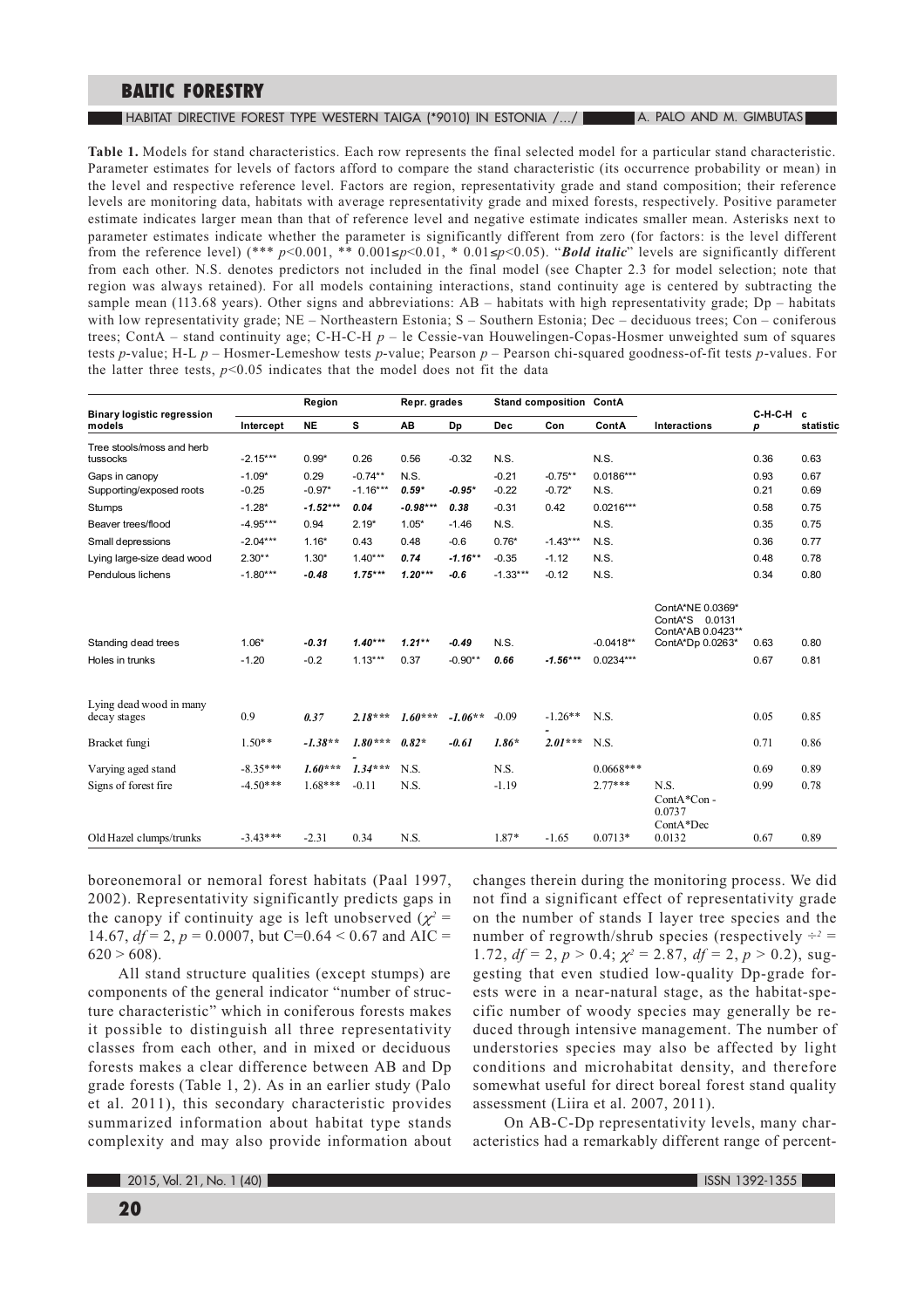#### HABITAT DIRECTIVE FOREST TYPE WESTERN TAIGA (\*9010) IN ESTONIA /.../ A. PALO AND M. GIMBUTAS

ages in regional grading when continuity age and stand composition were taken into account. The most frequent characteristics in all regions with excellent representativity habitats (AB) were standing dead trees, lying dead wood in many stages of decay and

lying large-sized dead wood. We expect to find these indicators in 78-99% of habitats throughout Estonia. Holes in trunks and bracket fungi were also often found in deciduous and mixed forests (Table 3).

Table 2. Predictions of models of count data. These figures indicate the mean number of structure characteristics or species in stands of various representativity, composition and region. Bootstrap percentile 95% confidence interval of the predicted mean is contained in the indicated interval. See continuity ages from Table 2 and other abbreviations from Table 1

|                                     | Repr. grade | <b>Coniferous</b> |               |               | <b>Deciduous</b> |               |               | Mixed         |               |               |
|-------------------------------------|-------------|-------------------|---------------|---------------|------------------|---------------|---------------|---------------|---------------|---------------|
| Characteristic                      |             | <b>NE</b>         | s             | м             | <b>NE</b>        | s             | М             | <b>NE</b>     | s             | Μ             |
| Number of structure characteristics | AB          | $7.4 \pm 0.6$     | $8.1 \pm 0.3$ | $6.0 \pm 0.7$ | $7.4 \pm 0.9$    | $7.7 \pm 0.4$ | $7.4 \pm 0.9$ | $9.3 \pm 0.8$ | $8.4 \pm 0.4$ | $7.2 \pm 0.9$ |
|                                     | С           | $5.7 \pm 0.6$     | $6.5 \pm 0.3$ | $4.4 \pm 0.6$ | $5.9 \pm 0.8$    | $6.3 \pm 0.5$ | $6.1 \pm 0.9$ | $7.0 \pm 0.9$ | $6.7 \pm 0.5$ | $5.5 \pm 0.8$ |
|                                     | Dp          | $4.5 \pm 0.6$     | $5.1 \pm 0.4$ | $3.6 \pm 0.6$ | $4.6 \pm 0.8$    | $5.0 \pm 0.5$ | $4.8 \pm 0.9$ | $6.2 \pm 1.0$ | $5.5 \pm 0.5$ | $4.8 \pm 0.8$ |
| Number of I layer tree species      | AB, C, Dp   | $2.2 \pm 0.2$     | $2.6 \pm 0.1$ | $2.3 \pm 0.2$ | $2.9 \pm 0.4$    | $3.5 \pm 0.3$ | $3.1 \pm 0.4$ | $3.1 \pm 0.4$ | $3.8 \pm 0.2$ | $3.3 \pm 0.3$ |
| Number of regrowth/shrub species    | AB          | $4.2 + 0.3$       | $4.2 \pm 0.3$ | $4.2 \pm 0.3$ | $6.3 \pm 0.6$    | $6.4 \pm 0.6$ | $6.3 \pm 0.6$ | $6.4 \pm 0.9$ | $5.5 \pm 0.6$ | $5.3 \pm 0.6$ |
|                                     | С           | $4.2 + 0.3$       | $4.1 \pm 0.3$ | $4.1 \pm 0.4$ | $6.3 \pm 0.6$    | $6.3 \pm 0.6$ | $6.3 \pm 0.6$ | $4.5 \pm 0.6$ | $4.7 \pm 0.6$ | $4.4 \pm 0.7$ |
|                                     | Dp          | $4.1 \pm 0.3$     | $4.1 \pm 0.4$ | $4.1 \pm 0.4$ | $6.2 \pm 0.9$    | $6.3 \pm 0.7$ | $6.2 \pm 0.8$ | $5.0 \pm 0.6$ | $4.4 \pm 0.7$ | $4.8 \pm 0.6$ |

Table 3. Binary logistic regression model predictions of proportions (as percentages). These figures indicate the occurrence probabilities of studied stand characteristics in stands of various representativity, composition and region. The first line of each of the three sub-tables lists the sample mean continuity age of the specified group of forests (abbreviated as ContA). The accuracy of predictions is represented by asterisks (\*\*\* 95% bootstrap percentile confidence interval is contained in  $\pm$  5, \*\*  $\pm$  10, \*  $\pm$  15). For other signs and abbreviations, see Table 1

|                |                                      | Coniferous |         |         |           | <b>Deciduous</b> | Mixed   |           |         |         |
|----------------|--------------------------------------|------------|---------|---------|-----------|------------------|---------|-----------|---------|---------|
| Repr.<br>grade | Characteristic                       | <b>NE</b>  | S       | M       | <b>NE</b> | s                | M       | <b>NE</b> | S       | M       |
| AΒ             | ContA (years)                        | 144        | 135     | 126     | 96        | 99               | 91      | 139       | 117     | 113     |
|                | Stumps                               | 44         | $75***$ | $71*$   | $12***$   | 40*              | 36      | 32        | 58*     | 54      |
|                | Varying aged stand                   | $95**$     | $33**$  | 51      | $42*$     | $4***$           | $10**$  | $93**$    | $14***$ | $30*$   |
|                | Gaps in canopy                       | $76*$      | 48**    | $62*$   | $69*$     | 45*              | $60*$   | 86*       | $59*$   | $73*$   |
|                | Lying dead wood in many decay stages | $83*$      | $97***$ | 78*     | $94**$    | $99***$          | $92**$  | $95***$   | 99***   | $92**$  |
|                | Bracket fungi                        | $26*$      | 89**    | 58      | 94**      | $100***$         | 98***   | 72        | 98***   | $91*$   |
|                | Supporting/exposed roots             | $21*$      | $18**$  | $41*$   | 30        | $26*$            | 53      | 35        | $31*$   | 58      |
|                | Holes in trunks                      | 69         | $87**$  | $63*$   | $87*$     | $96***$          | $88*$   | $90**$    | 96***   | 86*     |
|                | Lying large-sized dead wood          | $96**$     | $97***$ | $87*$   | 98***     | 98***            | 94**    | 99***     | 99***   | $95***$ |
|                | Standing dead trees                  | $96**$     | 98***   | $91**$  | 79        | $97***$          | $91*$   | $95***$   | 98***   | $91**$  |
|                | Small depressions                    | $14**$     | $7***$  | $5***$  | 59        | 41               | 31      | 40        | $24*$   | 17      |
|                | Tree stools/moss and herb tussocks   | $35*$      | $21**$  | $17***$ | $35*$     | $21**$           | $17***$ | $35*$     | $21**$  | $17***$ |
|                | Pendulous lichens                    | $23*$      | $74**$  | $33*$   | $8*$      | 45               | $13*$   | 25        | $76*$   | 35      |
|                | Beaver trees/flood                   | $5***$     | $15***$ | $2***$  | $5***$    | $15***$          | $2***$  | $5***$    | $15***$ | $2***$  |
|                | Signs of forest fire                 | 49*        | $14***$ | $15***$ | $2***$    | $0***$           | $0***$  | $6***$    | $1***$  | $1***$  |
|                | Over-mature-aged trees               | $100***$   | 99***   | 49      | $100**$   | 75               | 36      | $100***$  | 96**    | 60      |
|                | Old Hazel clumps/trunks              | $0***$     | $0***$  | $0***$  | $0***$    | $10**$           | $4***$  | $1***$    | $6***$  | $3***$  |
| c              | ContA (years)                        | 120        | 119     | 98      | 83        | 91               | 87      | 90        | 95      | 88      |
|                | Stumps                               | 55         | 85**    | 78*     | $21*$     | $60*$            | 57      | 30        | 69*     | 65      |
|                | Varying aged stand                   | 78*        | $15***$ | $14**$  | $23*$     | $3***$           | $7***$  | $32*$     | $3***$  | $8***$  |
|                | Gaps in canopy                       | $67*$      | $41**$  | $50*$   | $63*$     | $42*$            | $58*$   | 71        | 48*     | 63      |
|                | Lying dead wood in many decay stages | 50         | 86**    | 41      | 76        | $95**$           | 69      | 78        | 96**    | 71      |
|                | Bracket fungi                        | $13*$      | 78**    | 37      | 88*       | 99***            | $97***$ | 53        | 96***   | 82      |
|                | Supporting/exposed roots             | $13*$      | $11**$  | $28*$   | $19*$     | $16*$            | 38      | 23        | $20*$   | 44      |
|                | Holes in trunks                      | 46         | 76**    | 38      | 77        | $94**$           | $82*$   | 67        | $90**$  | 70      |
|                | Lying large-sized dead wood          | $92*$      | $93***$ | 76      | 96**      | $97**$           | 88*     | $97**$    | 98***   | $91*$   |
|                | Standing dead trees                  | 67         | $91***$ | 85*     | 71        | $96***$          | $90*$   | 70        | $95***$ | 89*     |
|                | Small depressions                    | $9***$     | $5***$  | $3***$  | 47        | 30               | 22      | 29        | $17*$   | $12*$   |
|                | Tree stools/moss and herb tussocks   | 24*        | $13**$  | $10***$ | $24*$     | $13**$           | $10**$  | $24*$     | $13**$  | $10**$  |
|                | Pendulous lichens                    | $8***$     | 46*     | $13**$  | $3***$    | $20*$            | $4**$   | $9***$    | 49      | $14*$   |
|                | Beaver trees/flood                   | $2***$     | ճ**     | $1***$  | $2***$    | $6***$           | $1***$  | $2***$    | $6***$  | $1***$  |

2015, Vol. 21, No. 1 (40)

**SEA 1392-1355**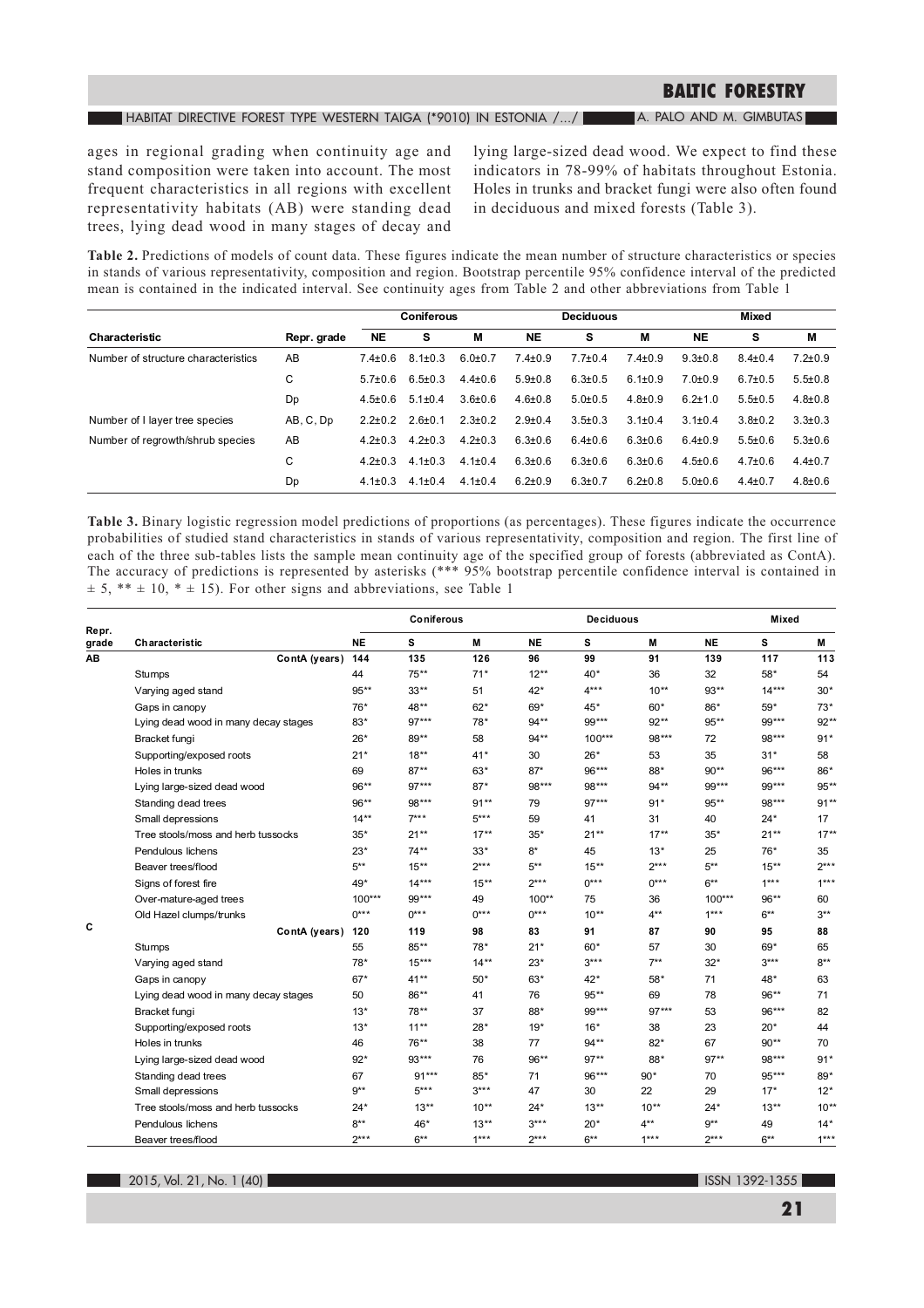**HABITAT DIRECTIVE FOREST TYPE WESTERN TAIGA (\*9010) IN ESTONIA /.../ A TALO AND M. GIMBUTAS** 

#### Table 3. (Continued)

| $14***$<br>$6***$<br>$1***$<br>49*<br>$15***$<br>$2***$<br>$0***$<br>$0***$<br>Signs of forest fire<br>99***<br>$91**$<br>$3***$<br>12<br>$6*$<br>33<br>5<br>Over-mature-aged trees<br>53<br>60<br>$2***$<br>$0***$<br>$0***$<br>$0***$<br>$0***$<br>$6***$<br>$3***$<br>$0***$<br>Old Hazel clumps/trunks<br>102<br>70<br>78<br>73<br>103<br>87<br>ContA (years)<br>102<br>Dp<br>109<br>$85***$<br>23<br>59<br>45<br>$73*$<br>85**<br>62<br>78<br>59<br>Stumps<br>$5***$<br>$11**$<br>$1***$<br>$2***$<br>$63*$<br>$17**$<br>$3***$<br>$54*$<br>Varying aged stand<br>$62*$<br>$52*$<br>57<br>52<br>$76*$<br>$45*$<br>69*<br>$34***$<br>$36*$<br>Gaps in canopy<br>53<br>$87*$<br>55<br>Lying dead wood in many decay stages<br>68*<br>$19*$<br>44<br>88*<br>46<br>26<br>$8***$<br>66*<br>99***<br>$94**$<br>38<br>$94**$<br>24<br>80<br>71<br>Bracket fungi<br>$4***$<br>$9**$<br>$5***$<br>$13*$<br>$8***$<br>$7**$<br>$10*$<br>Supporting/exposed roots<br>19<br>23<br>$47*$<br>50<br>$82*$<br>57<br>53<br>Holes in trunks<br>$22*$<br>$22*$<br>75<br>56<br>$93*$<br>76<br>79<br>$80*$<br>50<br>89*<br>$90*$<br>69<br>$92*$<br>Lying large-sized dead wood<br>54<br>88**<br>68<br>34<br>77<br>$88**$<br>Standing dead trees<br>89**<br>51<br>69<br>$7***$<br>$5***$<br>$3***$<br>$2***$<br>13<br>19<br>$10^{**}$<br>33<br>19<br>Small depressions<br>$8***$<br>$10**$<br>$8***$<br>$10**$<br>$8***$<br>Tree stools/moss and herb tussocks<br>$19*$<br>$10^{**}$<br>$19*$<br>$19*$<br>$8***$<br>Pendulous lichens<br>$5***$<br>$32*$<br>$7**$<br>$1***$<br>$12*$<br>$2***$<br>$5***$<br>34<br>$1***$<br>$1***$<br>$1***$<br>$0***$<br>$0***$<br>$0***$<br>$0***$<br>$0***$<br>Beaver trees/flood<br>$0***$<br>$0***$<br>$6***$<br>$1***$<br>Signs of forest fire<br>49*<br>$14***$<br>$15***$<br>$2***$<br>$95***$<br>53<br>26<br>$1***$<br>22<br>36<br>Over-mature-aged trees<br>18<br>$94**$<br>51<br>$0***$<br>$0***$<br>$0***$<br>$0***$<br>$3***$<br>$1***$<br>$0***$<br>$1***$<br>Old Hazel clumps/trunks |  |  |  |  |  |         |
|--------------------------------------------------------------------------------------------------------------------------------------------------------------------------------------------------------------------------------------------------------------------------------------------------------------------------------------------------------------------------------------------------------------------------------------------------------------------------------------------------------------------------------------------------------------------------------------------------------------------------------------------------------------------------------------------------------------------------------------------------------------------------------------------------------------------------------------------------------------------------------------------------------------------------------------------------------------------------------------------------------------------------------------------------------------------------------------------------------------------------------------------------------------------------------------------------------------------------------------------------------------------------------------------------------------------------------------------------------------------------------------------------------------------------------------------------------------------------------------------------------------------------------------------------------------------------------------------------------------------------------------------------------------------------------------------------------------------------------------------------------------------------------------------------------------------------------------------------------------------------------------------------------------------------------------------------------------------------------------------------------------------|--|--|--|--|--|---------|
|                                                                                                                                                                                                                                                                                                                                                                                                                                                                                                                                                                                                                                                                                                                                                                                                                                                                                                                                                                                                                                                                                                                                                                                                                                                                                                                                                                                                                                                                                                                                                                                                                                                                                                                                                                                                                                                                                                                                                                                                                    |  |  |  |  |  | $1***$  |
|                                                                                                                                                                                                                                                                                                                                                                                                                                                                                                                                                                                                                                                                                                                                                                                                                                                                                                                                                                                                                                                                                                                                                                                                                                                                                                                                                                                                                                                                                                                                                                                                                                                                                                                                                                                                                                                                                                                                                                                                                    |  |  |  |  |  |         |
|                                                                                                                                                                                                                                                                                                                                                                                                                                                                                                                                                                                                                                                                                                                                                                                                                                                                                                                                                                                                                                                                                                                                                                                                                                                                                                                                                                                                                                                                                                                                                                                                                                                                                                                                                                                                                                                                                                                                                                                                                    |  |  |  |  |  | $1***$  |
|                                                                                                                                                                                                                                                                                                                                                                                                                                                                                                                                                                                                                                                                                                                                                                                                                                                                                                                                                                                                                                                                                                                                                                                                                                                                                                                                                                                                                                                                                                                                                                                                                                                                                                                                                                                                                                                                                                                                                                                                                    |  |  |  |  |  | 100     |
|                                                                                                                                                                                                                                                                                                                                                                                                                                                                                                                                                                                                                                                                                                                                                                                                                                                                                                                                                                                                                                                                                                                                                                                                                                                                                                                                                                                                                                                                                                                                                                                                                                                                                                                                                                                                                                                                                                                                                                                                                    |  |  |  |  |  |         |
|                                                                                                                                                                                                                                                                                                                                                                                                                                                                                                                                                                                                                                                                                                                                                                                                                                                                                                                                                                                                                                                                                                                                                                                                                                                                                                                                                                                                                                                                                                                                                                                                                                                                                                                                                                                                                                                                                                                                                                                                                    |  |  |  |  |  | $16***$ |
|                                                                                                                                                                                                                                                                                                                                                                                                                                                                                                                                                                                                                                                                                                                                                                                                                                                                                                                                                                                                                                                                                                                                                                                                                                                                                                                                                                                                                                                                                                                                                                                                                                                                                                                                                                                                                                                                                                                                                                                                                    |  |  |  |  |  |         |
|                                                                                                                                                                                                                                                                                                                                                                                                                                                                                                                                                                                                                                                                                                                                                                                                                                                                                                                                                                                                                                                                                                                                                                                                                                                                                                                                                                                                                                                                                                                                                                                                                                                                                                                                                                                                                                                                                                                                                                                                                    |  |  |  |  |  |         |
|                                                                                                                                                                                                                                                                                                                                                                                                                                                                                                                                                                                                                                                                                                                                                                                                                                                                                                                                                                                                                                                                                                                                                                                                                                                                                                                                                                                                                                                                                                                                                                                                                                                                                                                                                                                                                                                                                                                                                                                                                    |  |  |  |  |  |         |
|                                                                                                                                                                                                                                                                                                                                                                                                                                                                                                                                                                                                                                                                                                                                                                                                                                                                                                                                                                                                                                                                                                                                                                                                                                                                                                                                                                                                                                                                                                                                                                                                                                                                                                                                                                                                                                                                                                                                                                                                                    |  |  |  |  |  |         |
|                                                                                                                                                                                                                                                                                                                                                                                                                                                                                                                                                                                                                                                                                                                                                                                                                                                                                                                                                                                                                                                                                                                                                                                                                                                                                                                                                                                                                                                                                                                                                                                                                                                                                                                                                                                                                                                                                                                                                                                                                    |  |  |  |  |  |         |
|                                                                                                                                                                                                                                                                                                                                                                                                                                                                                                                                                                                                                                                                                                                                                                                                                                                                                                                                                                                                                                                                                                                                                                                                                                                                                                                                                                                                                                                                                                                                                                                                                                                                                                                                                                                                                                                                                                                                                                                                                    |  |  |  |  |  |         |
|                                                                                                                                                                                                                                                                                                                                                                                                                                                                                                                                                                                                                                                                                                                                                                                                                                                                                                                                                                                                                                                                                                                                                                                                                                                                                                                                                                                                                                                                                                                                                                                                                                                                                                                                                                                                                                                                                                                                                                                                                    |  |  |  |  |  |         |
|                                                                                                                                                                                                                                                                                                                                                                                                                                                                                                                                                                                                                                                                                                                                                                                                                                                                                                                                                                                                                                                                                                                                                                                                                                                                                                                                                                                                                                                                                                                                                                                                                                                                                                                                                                                                                                                                                                                                                                                                                    |  |  |  |  |  |         |
|                                                                                                                                                                                                                                                                                                                                                                                                                                                                                                                                                                                                                                                                                                                                                                                                                                                                                                                                                                                                                                                                                                                                                                                                                                                                                                                                                                                                                                                                                                                                                                                                                                                                                                                                                                                                                                                                                                                                                                                                                    |  |  |  |  |  |         |
|                                                                                                                                                                                                                                                                                                                                                                                                                                                                                                                                                                                                                                                                                                                                                                                                                                                                                                                                                                                                                                                                                                                                                                                                                                                                                                                                                                                                                                                                                                                                                                                                                                                                                                                                                                                                                                                                                                                                                                                                                    |  |  |  |  |  |         |
|                                                                                                                                                                                                                                                                                                                                                                                                                                                                                                                                                                                                                                                                                                                                                                                                                                                                                                                                                                                                                                                                                                                                                                                                                                                                                                                                                                                                                                                                                                                                                                                                                                                                                                                                                                                                                                                                                                                                                                                                                    |  |  |  |  |  | $0***$  |
|                                                                                                                                                                                                                                                                                                                                                                                                                                                                                                                                                                                                                                                                                                                                                                                                                                                                                                                                                                                                                                                                                                                                                                                                                                                                                                                                                                                                                                                                                                                                                                                                                                                                                                                                                                                                                                                                                                                                                                                                                    |  |  |  |  |  | $1***$  |
|                                                                                                                                                                                                                                                                                                                                                                                                                                                                                                                                                                                                                                                                                                                                                                                                                                                                                                                                                                                                                                                                                                                                                                                                                                                                                                                                                                                                                                                                                                                                                                                                                                                                                                                                                                                                                                                                                                                                                                                                                    |  |  |  |  |  |         |
|                                                                                                                                                                                                                                                                                                                                                                                                                                                                                                                                                                                                                                                                                                                                                                                                                                                                                                                                                                                                                                                                                                                                                                                                                                                                                                                                                                                                                                                                                                                                                                                                                                                                                                                                                                                                                                                                                                                                                                                                                    |  |  |  |  |  | $1***$  |

#### **Regional differences**

Regions differ in terms of almost all characteristics, accounting for habitats' representativity grade, continuity age and stand composition. As the monitored Western taiga data probably describes the general representative range of these habitat type in Estonia (Liira 2009, 2010), in comparison with them the habitats in Northeastern Estonia as well in Southern Estonia had a higher stand continuity age ( $\beta$  > 7, t > 2.99,  $p < 0.009$ ); lying large-size dead wood was found more frequently ( $\beta$  > 1.3, Z > 2.45, p < 0.02); supporting/exposed roots were less frequently presented ( $\beta$ ) < -0.96,  $Z <$  -2.43,  $p < 0.02$ ). The region had no significant effect on the number of regrowth/shrub species and old Hazel clumps/trunks (respectively  $\chi^2 = 3.02$ ,  $df = 2$ ,  $p > 0.2$ ;  $\chi^2 = 3.59$ ,  $df = 2$ ,  $p > 0.1$ ). Number of I layer tree species did not differ between forests of different representativity grades ( $\beta_{AB}$  = -0.10, standard error  $SE_{AB}$ =0.11, approximate 95% confidence interval  $(-0.33, 0.12); \beta_{\text{Dp}} = 0.14, SE_{\text{Dp}} = 0.09, (-0.03, 0.30)).$ 

In Northeastern Estonia, we found a lower frequency of stumps and bracket fungi compared with the Western taiga habitats in the monitoring sample (respectively  $\beta$  = -1.52, Z = -4.13,  $p < 0.0001$ ;  $\beta$  = 1.38, Z  $= -3.19$ ,  $p = 0.0014$ ). In addition, Northeastern Estonian stands tended to have more small depressions ( $\beta$  $= 1.16$ ,  $Z = 2.33$ ,  $p = 0.020$ ), tree stools/moss and herb tussocks ( $\beta$  = 0.99, Z = 2.34, p = 0.019), varying age  $(\beta = 1.60, Z = 3.59, p = 0.0003)$  and signs of forest fire  $(\beta = 1.68, Z = 3.52, p = 0.0004)$  than similar forests generally found in Estonia. The number of stand structure characteristics was also greater than in the monitoring sample ( $\beta$  = 0.40, Z=2.01, p=0.045). In Southern Estonia, higher frequencies of pendulous lichens ( $\beta$  $= 1.75, Z = 5.44, p < 0.0001$ , bracket fungi ( $\beta = 1.80, Z$  $= 5.56, p < 0.0001$ , beaver trees/floods ( $\beta = 2.19, Z =$ 2.13,  $p = 0.034$ ) (see also Andersson et al. 2003), holes in trunks ( $\beta$  = 1.13, Z = 3.78, p = 0.0002), lying dead wood in many stages of decay ( $\beta$  = 2.18, Z = 6.28, p < 0.0001) and standing dead trees ( $\beta$  = 1.40, Z = 3.34, p  $= 0.0008$ ) were detected, compared with Western taiga forests of similar representativity, stand composition and continuity age in Estonia as a whole. Gaps in the canopy and stands of varying age were less frequent in Southern Estonia than in otherwise similar forests in Estonia (respectively  $\beta$  = -0.74, Z = -2.84, p = 0.0044;  $\beta$  = -1.34, Z = -3.53, p = 0.0003).

The detected regional differences are in close accordance with experts' empirical picture of habitats in these areas: based on the analyses, Northeast Estonian forest habitats are more continual, of different ages, exhibit rich stand structure and are probably less managed (with a lower frequency of plots with stumps). Southern Estonian forests are managed at the same level as monitored habitats, and have a more homogenous structure than Northeast-Estonian forests (a lower frequency of plots with gaps in canopy and different-aged stands). The higher likelihood of the presence of standing dead wood, lying large-size dead wood and dead wood in many stages of decay, as well as holes in trunks, pendulous lichens and bracket fungi in Southern Estonia (Table 1) may initially at least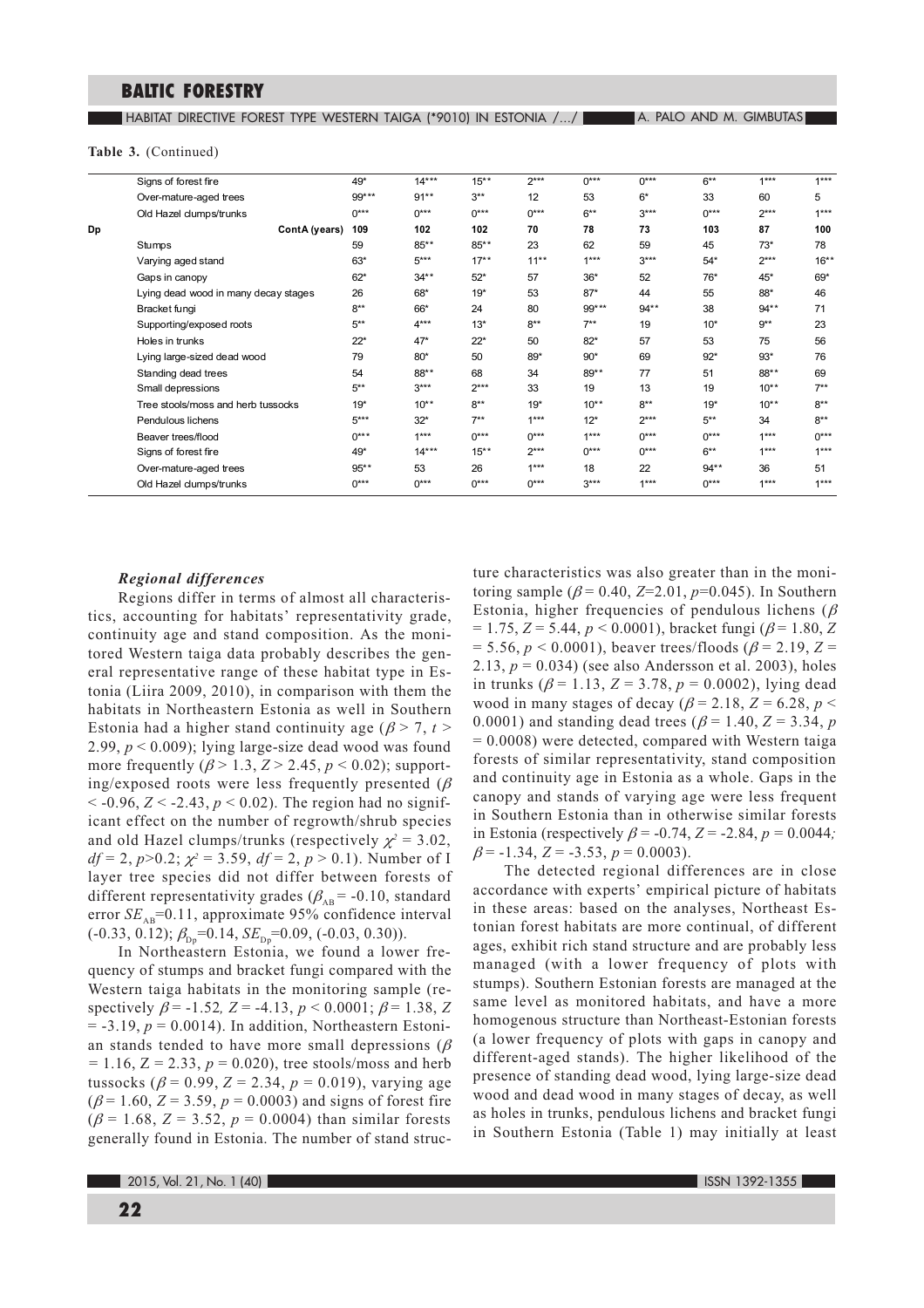partly refer to the methodological differences in data sampling. However, the occurrence of genera Usnea and *Bryoria* is truly much more frequent in Southern Estonia than in Northeastern Estonia (Andersson et al. 2003, E-biodiversity; Marmor et al. 2010, Tõrra and Randlane 2007), although epiphytic lichens are theoretically more characteristic of continuous forests (Marmor et al. 2011, Paal et al. 2007), and some of our other results confirmed that forest habitats in Northeastern Estonia were more continuous than in Southern Estonia, which is also confirmed by the literature (Jääts et al. 2010, Niinemets and Saarse 2009, Paal et al. 2007; Palo et al 2007). If representativity grade were excluded from the model, our results would also imply that continual forests are more likely to have epiphytic lichens, although representativity seems to capture this association more effectively (model with continuity age and without representativity:  $AIC = 540$ , c-index  $C = 0.75$ , model without continuity age and with representativity:  $AIC = 508$ ,  $C = 0.80$ ).

The explanation of the somewhat unexpected differences in the frequencies of lying large-size dead wood and dead wood in many stages of decay may also lie in the partially different forest management practice in recent history. In historical Southern Estonian farm landscapes (later on Soviet collective farms), the cutting of individual trees or little forest patches was a more common management tool than in large state forest areas in Northeastern Estonia, where forests were managed more intensively (Etverk and Meikar 2008). Therefore in the Southern Estonian habitats one can find many patches that have long been managed using low-intensity tools and have enough heterogeneous stand structure to fulfil methodological requirements of the Western taiga habitat description, while in Northeastern Estonia only forests that have truly not been managed for a long time may fulfil them. Whether these forests in both regions indeed possess the same habitat quality for late-succession stage species should be investigated in greater detail. In some Northeastern Estonian old-growth forests, high species biodiversity is observed (Saar et al. 2007, Timm and Kiristaja 2002, Trass et al. 1999, Tõrra and Randlane 2007, Vellak and Leis 2007), but the other reason for high biodiversity besides the continuity of microclimatic conditions may be that there are enough main basic substrates left (Lõhmus et al. 2007, 2010, Lõhmus and Lõhmus 2008, 2011, Parmasto 2004, Perhans et al. 2009, Runnel et al. 2013, Vellak and Ingerpuu 2005). We do not have as much comparable biodiversity data from the more fragmented and smaller nature conservation areas of Southern Estonia, but for some old-growth species, the stand structural qualities are there (Andersson et al. 2003; Marmor et al. 2010; Tõrra and Randlane 2007) as well as for many endangered species like Pandion haliaetus, Aquila pomarina, Osmoderma eremita etc (E-biodiversity).

Through detected regional differences we consider that direct comparison of data between countries is hardly possible due to differences of environmental factors, land use techniques and of some interpretation variation (Kuris and Ruskule 2006) of habitat type's definitions. On the same reason we do not suggest developing of quantitative assessment of characteristics; the more qualitative index (based on presence-absence data) may occur more comparative as also presented in Palo et al. 2011.

#### Continuity age

The continuity age of living trees on habitat patches is an important factor to determine the number of stand structural characteristics ( $\chi^2$  = 38.18,  $df = 1$ ,  $p \leq 0.0001$ ) and also the presence of varying-aged stand ( $\chi^2$ =99.54,  $df = 1$ ,  $p < 0.0001$ ), holes in trunks  $(\chi^2 = 20.52, df = 1, p < 0.0001)$ , gaps in the canopy  $(\chi^2$  $= 22.69$ ,  $df = 1$ ,  $p < 0.0001$ ) and over-mature-aged trees  $(\chi^2 = 23.34, df = 3, p < 0.0001)$  (the last one especially in Northeastern and Southern Estonia), even if other factors are taken into account. Stands with higher continuity age also had a higher probability of contain stumps ( $\beta$  = 0.0216, Z = 4.35, p < 0.0001) and old Hazels ( $\beta$  = 0.0713, Z = 2.31, p = 0.021).

Continuity age had no additional effect on the stands' lying dead wood occurrence compared to representativity grade (dead wood in many decay stages:  $\chi^2$  = 3.44,  $df$  = 1,  $p$  = 0.064; large-sized dead wood:  $\chi^2 = 0.32$ ,  $df = 1$ ,  $p > 0.5$ ), although the exclusion of representativity grade from the model makes continuity age a significant factor predicting the presence of lying large-sized dead wood ( $\chi^2$  = 5.68, df = 1, p = 0.017, but AIC = 271>256, C = 0.73 < 0.78). As old trees and large-sized dead-wood are deficient substrates for many old-growth species (Lõhmus et al. 2005, 2007; Lõhmus and Kraut 2010; Lõhmus and Lõhmus 2008, 2011; Perhans et al. 2009), they count by stands representativity assessment, although on the basis of methodology the age of stand or tree trunk is not always the most important factor predicting the high representativity of the forest patch (Palo 2010a). Continuity age was negatively correlated with the frequency of standing dead trees in monitoring forests of Crepresentativity (main effect  $\beta$  = -0.0418, Z = -2.78, p  $= 0.0055$ , while at the same time there are positive interactions with the Northeastern ( $\beta$  = 0.0369, Z = 2.42,  $p = 0.015$ ) and Southern Estonian ( $\beta = 0.0131$ ,  $Z = 0.89$ ,  $p > 0.3$ ) regions, as well as with representativity grades AB ( $\beta$  = 0.0423, Z = 2.64, p = 0.0083) and Dp ( $\beta$  = 0.0263,  $Z = 2.08$ ,  $p = 0.038$ ). There are probably many

2015, Vol. 21, No. 1 (40)

ISSN 1392-1355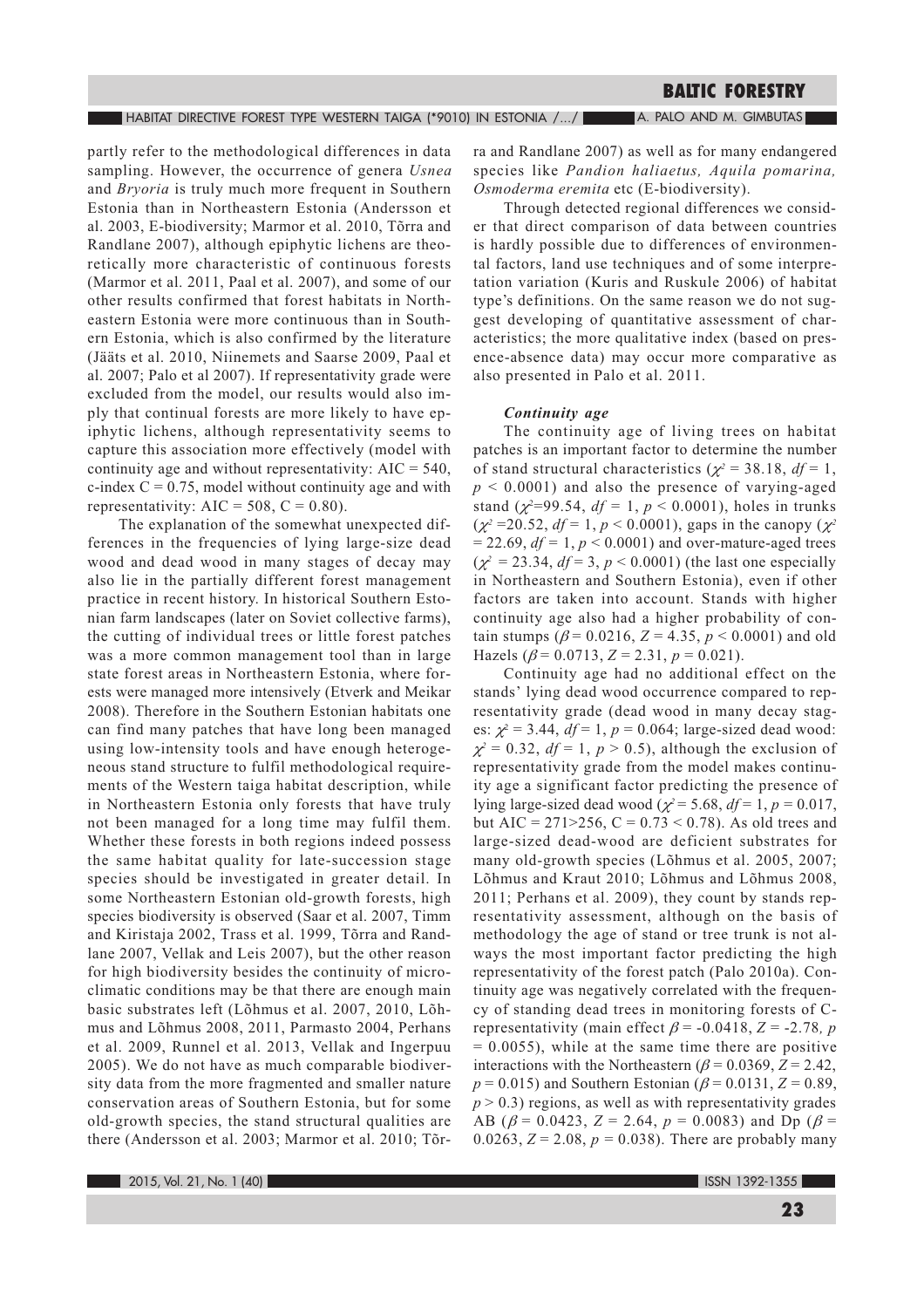HABITAT DIRECTIVE FOREST TYPE WESTERN TAIGA (\*9010) IN ESTONIA /.../ A. PALO AND M. GIMBUTAS

historical stand management and development scenarios, and thus regional differences or tree species effects may also be more persistent.

# **Stand tree composition**

Stand tree composition has a clear impact on the frequencies and counts of characteristics (Table 1) from the point of view of ecological conditions or forest management practices. Models were also fitted using finer grading of stand composition (birch, aspen, pine, spruce or mixed) instead of differentiating coniferous, deciduous and mixed forests. However, the results suggested that the limited differences between species do not add much information. The trends were generally the same as in the case of combined groups, and the finer differentiation of stand composition tended to increase models' AIC: finer grading of stand composition allowed for a smaller AIC value only in models for gaps in canopy, supporting/exposed roots, pendulous lichens, signs of forest fire, over-matureaged trees and number of I layer tree species.

In general, mixed forests have more similarities with deciduous forests, which had remarkably lower stand continuity age and frequency of pendulous lichens (respectively  $\beta$  = -17, t = -4.38,  $p < 0.0001$ ;  $\beta$  =  $-1.33, Z = -3.31, p = 0.0009$ . Coniferous stands have higher frequency of forest fires and stand continuity age (respectively  $\beta$  = 2.77, Z = 3.24, p = 0.001;  $\beta$  = 15,  $t = 4.9$ ,  $p < 0.0001$ , but the different dead-wood characteristics and some other diversity indicators are presented with lower frequencies, and therefore the number of stand structure characteristics is also lower (main effect  $\beta$  = -0.41, Z = -2.52, p = .012). It must be pointed out that in comparing the structural diversity of stands (Palo et al. 2011), coniferous stands may appear poorer if all other factors (stand continuity age etc) are the same, because of coniferous tree species' long lifetime (especially pine) and slower decay. Of course the meaning of structural diversity and stand tree composition for old-growth species is much more complicated because of the importance of large-scale landscape and microclimatic continuity.

Continuity age interaction with stand composition in the case of regrowth/shrub species ( $\chi^2$  = 8.93, df = 2,  $p = 0.012$ ) probably describes the natural succession (Lõhmus and Kraut 2010), and therefore the number of species may grow on forest climax succession (rich soil mixed aspen-birch-spruce forests from \*9010 developing into a mixed spruce-broadleaved forest of type 9050) (main effect of continuity age  $\bar{a}$  = 0.00786,  $Z = 3.42$ ,  $p = 0.0006$ ), but never grows on acidic paludification succession (Liira et al. 2011) (from a \*9010 forest to the poorer \*91D0 type and raised bog) (in deciduous forests, interaction  $\beta$  = -0.00762, Z =

-2.00,  $p = 0.046$ ; in coniferous forests, interaction  $\bar{a}$  =  $-0.00750$ ,  $Z = -2.95$ ,  $p = 0.003$ ).

#### Conclusions

Most characteristics expected differences in the frequencies and counts comparing habitats with different representativity grades (regional aspect, continuity age and stand composition taken into account), which confirms the objectivity of the newly implemented methodologies we used. Some important traits from the point of view of biodiversity occur too rarely and occasionally, and therefore all stand structure characteristics are counted as components of the general indicator "number of structure characteristics", which provides summarized information about habitat type stands' complexity and change therein. It's weakly sensitive to the regional aspect and makes habitat patches comparable with each other over all Estonia.

Regions differ in terms of almost all characteristics, accounting for habitat representativity grade, continuity age and stand composition. The characteristics generally had the lowest values in the monitoring data sample. Some underestimation of the presence of all stand characteristics may be the result of monitoring sample point selection methodology, where the earlier not very precise habitat data layer was used to generate the monitoring plots. Thus we suppose, based on our Northeastern Estonian and Southern Estonian mapping data, that the Estonian Western taiga habitats may actually have a higher structural heterogeneity and better representativity than that revealed by the monitoring data.

Although the age of trees or stands is only one possible stand characteristic among others, it turns out to be a very important one, as it determines the frequencies/counts of other characteristics, especially when expert assessed representativity grading is not taken into account. Many of the structural characteristics of old forest stands depend on tree age, but the historical intensity and frequency of timber management must also be carefully evaluated. The higher probability of the occurrence of stumps in more continual forests is likely to be an artefact, since one expects to see stumps more frequently in forests that have been exposed to longer human activity (i.e. where a stand's oldest tree is older than the whole stand). If forest management were to cease, this association would probably disappear.

We conclude that Estonia's Habitat Directive forest mapping and monitoring methodologies allow the description of the structural heterogeneity of Western taiga stands on the same level of accuracy, and they will be an objective tool to study and mon-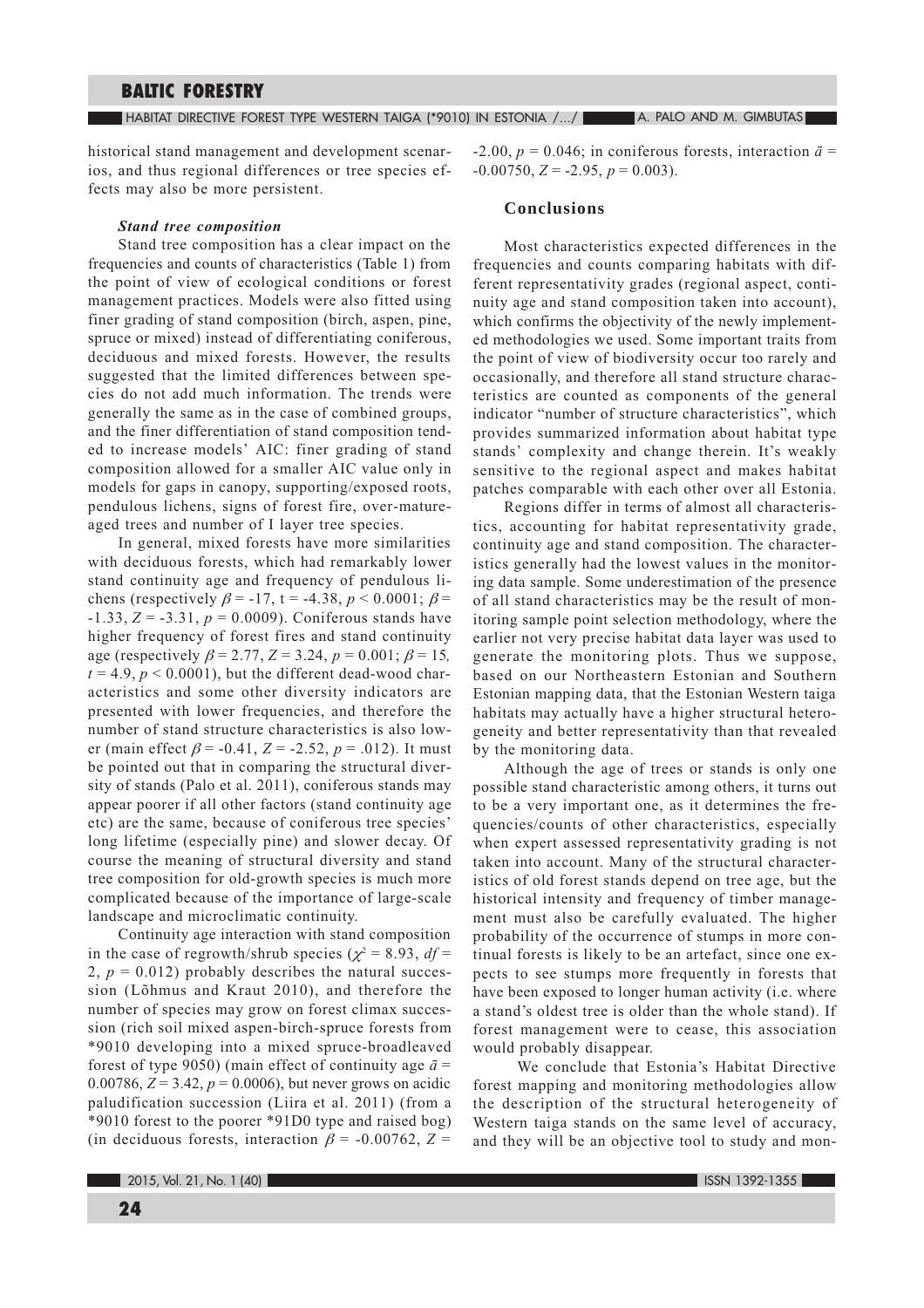#### HABITAT DIRECTIVE FOREST TYPE WESTERN TAIGA (\*9010) IN ESTONIA /.../ A. PALO AND M. GIMBUTAS

itor the status of Habitat Directive type \*9010 in Estonia. Since regional aspect was very important, the international comparisons of Western taiga qualities require further study.

# Acknowledgements

This paper was supported by Target Funding project No. SF0180049s09 and IUT2-16 of the Ministry of Education and Science of Estonia; field studies were financed by the Estonian Environmental Investment Centre and the Ministry of the Environment. We are grateful to anonymous reviewers for their comments on the manuscript and Dagmar Hoder and Alexander Harding for editing the text.

# Reference

- Andersson, L., Martverk, R., Külvik, M., Palo A. and Varblane, A. 2003. Woodland Key Habitat Inventory in Estonia 1999-2002. Regio Ltd. Tartu. 112 pp + 80 pp Annendix.
- Angelstam, P. and Kuuluvainen, T. 2004. Boreal forest disturbance regimes, successional dynamics and landscape structures - a European perspective. Ecological Bulletins  $51: 117-136.$
- Asi, E. and Öunap, H. 2010. Metsade tervislik seisund. Aastaraamat mets 2009. [Forest health. Yearbook Forest 2009]. Keskkonnateabekeskus, p. 87-99, (in Estonian).
- Barbati A., Corona P. and Marchetti, M. 2006. European forest types. Categories and types for sustainable forest management and reporting. EEA Technical Report No 9/ 2006. http://www.eea.europa.eu/publications/technical\_ report\_2006\_9/at\_download/file  $(23-04-2010).$
- Canty, A. and Ripley, B. 2013. boot: Bootstrap R (S-Plus) Functions. R package version 1.3-9.
- E-biodiversity. http://elurikkus.ut.ee/index.php?lang=eng  $(08 05 - 2013$ .
- ECA 2008. Report on implementation of the NATURA 2000 Network in Europe. 2008. Parallel audit. Coordinated by the Court of Accounts of France with the technical assistance of the European Court of Auditors. Report june 2008. 86 pp. http://www.riigikontroll.ee/tabid/206/Audit/ 2041/Area/15/language/et-EE/Default.aspx (07-12-2011).
- EEA 2002. Europe's biodiversity biogeographical regions and seas. Biogeographical regions in Europe. The Boreal biogeographical region - numerous lakes, vast coniferous forests dominate (Draft chapter). European Environment Agency. Report No 1. 37 pp. http://www.eea.europa.eu/ publications/report 2002 0524 154909/biogeographicalregions-in-europe/Boreal\_Region.pdf/view (23-04-2010).
- Etverk, I. and Meikar, T. 2008. Era- ja põllumajandusmetsad Eestis. [Private and agricultural forests in Estonia]. Sihtasutus Erametsakeskus. Tartu. 248 pp, (in Estonian).
- European Commission 1996. Standard Data Form. Explanatory Notes. EU, Brussels. http://ec.europa.eu/environment/ nature/legislation/habitatsdirective/docs/standarddataforms/notes en.pdf  $(10-05-2010)$ .
- European Commission 2006. Assessment, Monitoring and Reporting under Article 17 of the Habitats Directive. Explanatory Notes & Guidelines. EU, Brussels. http:// www.artdata.slu.se/filer/gybs/notes\_guidelines\_report art17 final.pdf  $(10-05-2010)$ .
- European Commission 2007. Interpretation Manual of European Union Habitats. EU, Brussels. http://ec.europa.eu/ environment/nature/legislation/habitatsdirective/docs/  $2007_07_{\text{im.pdf}}$  $(10-05-2010).$
- Harrell, F. E. Jr. 2013. rms: Regression Modeling Strategies. R package version 4.0-0. http://CRAN.R-project.org/ package=rms (08-09-2013).
- Heinze, G., Ploner, M., Dunkler, D. and Southworth, H. 2013. logistf: Firth's bias reduced logistic regression. R package version 1.21. http://CRAN.R-project.org/ package=logistf  $(08-09-2013).$
- Jääts, L., Kihno, K., Tomson, P. and Konsa, M. 2010. Tracing fire cultivation in Estonia. Forestry Studies 53: 53-65.
- Kuris, M. and Ruskule, A. 2006. Favorable conservation status of boreal forests: monitoring, assessment, management. Baltic Environmental Forum. Tallinn. 39 pp.
- Kusmin, J. (compiler) 2011. Non-timber forest use in Estonia. In: Proceedings of the Estonian Academical Forestry Society (edited by Kusmin, T.and Meikar, T.) 25: 1406- $9946$
- Kohl, M. 2013. MKmisc: Miscellaneous functions from M. Kohl. R package version 0.94. http://www.stamats.de  $(08-09-2013)$ .
- Kölli, R., Asi, E. and Köster, T. 2004. Organic Carbon pools in Estonian forest soils. Baltic Forestry 10(1): 19-26.
- Köster, K., Ilisson, T., Tukia, H., Jõgiste, K. and Möls, T. 2009. Early Effects after Forest Disturbance in Decomposition of Trees in two Windthrown Areas in East Estonia. Baltic Forestry 15(2): 143-150.
- Liira, J. 2009. Olemasolevate koosluste seiremetoodikate hindamine ning soovitusi Natura 2000 elupaikade seisundi seiremetoodika edendamiseks. [The evaluation of present day methods of habitat monitoring and suggestions for the updated monitoring of Natura 2000 habitats]. Tartu University Press. 34 pp. (in Estonian).
- Liira, J. 2010. Metsaelupaikade seire kameraalsete metoodikate arendus. [Development of forest habitat monitoring methods] Tartu University, (unpubl.). 25 pp, (in Estonian).
- Liira, J., Sepp, T. and Kohv, K. 2011. The ecology of tree regeneration in mature and old forests: combined knowledge for sustainable forest management. Journal of Forest Research 16(3): 184-193.
- Liira, J., Sepp, T. and Parrest, O. 2007. The forest structure and ecosystem quality in conditions of anthropogenic disturbance along productivity gradient. Forest Ecology and Management 250: 34-46.
- Lõhmus, A. 2005. Are timber harvesting and conservation of nest sites of forest-dwelling raptors always mutually exclusive? Animal Conservation 8: 443-450.
- Lõhmus, A., Kinks, R. and Soon, M. 2010. The importance of dead-wood supply for woodpeckers in Estonia. Baltic Forestry 16(1): 76-86.
- Lõhmus, A., Kohv, K., Palo, A. and Viilma, K. 2004. Loss of old-growth, and the minimum need for strictly protected forests in Estonia. Ecological Bulletins 51: 401-411
- Lõhmus, A. and Kraut, A. 2010. Stand structure of hemiboreal old-growth forests: characteristic features, variation among site types, and a comparison with FSC-certified mature stands in Estonia. Forest Ecology and Management 260: 155-165.
- Lõhmus, A. and Lõhmus, P. 2008. First-generation forests are not necessarily worse than long-term managed forests for lichens and bryophytes. Restoration Ecology  $16(2): 231-239.$

ISSN 1392-1355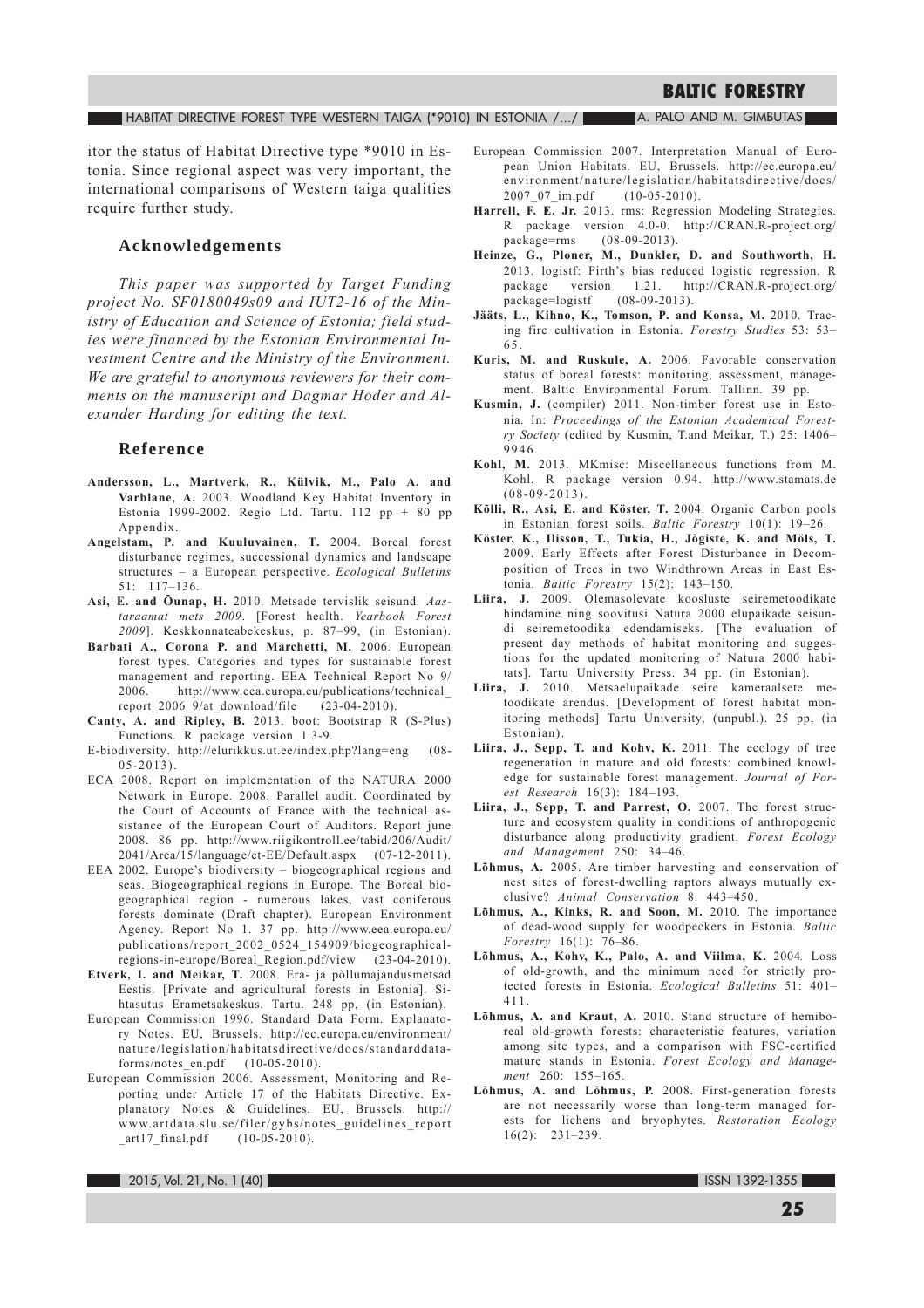#### $\blacksquare$  Habitat directive forest type western taiga (\*9010) in estonia /.../  $\blacksquare$  A. Palo and M. Gimbutas

- Lõhmus, A. and Lõhmus, P. 2011. Old-forest species: the importance of specific substrata vs. stand continuity in the case of calicioid fungi. Silva Fennica 45(5): 1015-1039.
- Lõhmus, A., Lõhmus, P., Remm, J. and Vellak, K. 2005. Old-growth structural elements in a strict reserve and commercial forest landscape in Estonia. Forest Ecology and Management 216(1-3): 201-215.
- Lõhmus, A., Lõhmus, P. and Vellak, K. 2007. Substratum diversity explains landscape-scale covariation in the species richness of bryophytes and lichens. Biological Conservation 135(3): 405-414.
- Marmor, L., Tõrra, T., Leppik, E., Saag, L. and Randlane, T. 2011. Epiphytic lichen diversity in Estonian and Fennoscandian old coniferous forests. Folia Cryptogamica Estonica  $48 \cdot 31 - 43$
- Marmor, L., Tõrra, T. and Randlane, T. 2010. The vertical gradient of bark pH and epiphytic macrolichen biota in relation to alkaline air pollution. Ecological Indicators  $6(10): 1137-1143.$
- NAO 2008. Protection of Valuable Forest Habitats in the Natura 2000 Network. Does the created network Natura 2000 ensure the favourable status of valuable forest habitats in Estonia? Report of the National Audit Office to the Par-Tallinn, 28.05.2008. 68 pp. http:// liament. www.riigikontroll.ee/tabid/206/Audit/2041/Area/15/language/et-EE/Default.aspx  $(07-12-2011)$ .
- Niinemets, E. and Saarse, L. 2009. Holocene vegetation and land-use dynamics of south-eastern Estonia. Quaternary International  $207: 104-116$ .
- Paal, J. 1997. Eesti taimkatte kasvukohatüüpide klassifikatsioon. [Classification of Estonian vegetation site types]. Keskkonnaministeeriumi Info- ja Tehnokeskus. 297 pp. (in Estonian).
- Paal, J. 2002. Estonian forest site types in terms of the Habitat Directive. Baltic Forestry 8: 21-27.
- Paal, J. 2004. Loodusdirektiivi elupaigatüüpide käsiraamat. [Interpretation Manual of Natura 2000 habitat types]. Digimap OÜ. Tallinn. 283 pp. (in Estonian).
- Paal, J., Köster, T., Vellak, K., Marmor, L. and Ligi, H.-J. 2007. Alutaguse idaosa metsad. [Forests of eastern Alutaguse]. Forestry Studies 47: 5-28, (in Estonian).
- Palo, A. 2004. Natura 2000 metsaelupaigad. [NATURA 2000 forest habitats]. Eesti Loodusfoto, Tartu. 24 pp. (in Estonian).
- Palo, A. 2010a. Loodusdirektiivi metsaelupaikade inventeerimise juhend. [Mapping manual of Habitat Directive forest habitats]. Editors: Viilma, K., Paal, J., Türnpu, T., Maamets, L., Otsus, M., and Animägi, A. Eesti Keskkonnaministeerium, (unpubl.). 46 pp + Appendixes, (in Estonian). http://www.envir.ee/1168606  $(05-05-2011).$
- Palo, A. 2010b. Loodusdirektiivi metsaelupaikade inventeerimise juhend. Piltidega lisa. [Mapping manual of Habitat Directive forest habitats. Illustrated appendix]. Eesti Keskkonnaministeerium, (unpubl.). 39 pp, (in Estonian).  $(05-05-2011).$ http://www.envir.ee/1168606
- Palo, A. 2012. Loodusdirektiivi metsaelupaikade seisund Eestis. [Assessment of Habitat Directive forest habitats conservation status in Estonial. Eesti Keskkonnaministeerium, (unpubl.). 77 pp.
- Palo, A., and Hoder, D. 2009. Millal saaks Alutagusest taas põlismets ehk kas ajaloolistest kaartidest on abi Loodusdirektiivi metsaelupaikade piiritlemisel. [When will Alutaguse be old-growth forest again... Are historical maps usable for localizing Habitat directive forest habitats?]. Uurimusi eestikeelse geograafia 90. aastapäeval. Mander, Ü., Uuemaa, E., and Pae, T. (Editors). Publicationes In-

stituti Geographici Universitatis Tartuensis 108: 330-343, (in Estonian).

- Palo, A., Hoder, D. and Liira. J. 2011. Re-evaluation of stand indicators for the assessment of the representativity status of the Natura 2000 habitat type forests. Estonian Journal of Ecology 60(3): 209-224.
- Palo, A., Liira, J. and Hoder, D. 2010. Kvaliteediastmete eristamisest loodusdirektiivi metsaelupaigatüüpides. [Evaluation of Habitat Directive forest habitats representativity classes]. XI Eesti Ökoloogiakonverents "Elurikkus ja öksosüsteemid" 8.-9. aprillil 2010 Tartus, (in Estonian).  $(07-12-2011)$ . http://www.lote.ut.ee/786110
- Palo, A., Tee, M. and Linder, M. 2007. Loodusdirektiivi metsaelupaikade järjepidevus Ida-Virumaal topograafiliste kaartide põhjal (1894–1997). [Continuity of Habitat Directive forest habitats in Ida-Viru region according to topographical maps (1894-1997)]. Forestry Studies 47:  $29-46$ , (in Estonian).
- Parmasto, E. 2004. Fungi as indicators of primeval and oldgrowth forests deserving protection. In: Moore, D., Nauta, M. M., Evans, S. and Rotheroe, M. Fungal Conservation Issues and Solutions. Cambridge University press, p.  $81 - 88.$
- Perhans, K., Appelgren, L., Jonsson, F., Nordin, U., Söderström, B. and Gustafsson, L. 2009. Retention patches as potential refugia for bryophytes and lichens in managed forest landscapes. Biological Conservation  $142(5): 1125-1133.$
- Potapov, P., Yaroshenko, A., Turubanova, S., Dubinin, M., Laestadius, L., Thies, C., Aksenov, D., Egorov, A., Yesipova, Y., Glushkov, I., Karpachevskiy, M., Kostikova, A., Manisha, A., Tsybikova, E. and Zhuravleva, I. 2008. Mapping the world's intact forest landscapes by remote sensing. Ecology and Society 13(2): 51 pp. http://www.ecologyandsociety.org/vol13/iss2/art51/...(07- $12 - 2011$ .
- R Core Team 2013. R: A language and environment for statistical computing. R Foundation for Statistical Computing, Vienna, Austria. http://www.R-project.org/  $(08-10 2013$ .
- Remm, J. and Lõhmus, A. 2011. Tree cavities in forests the broad distribution pattern of a keystone structure for biodiversity. Forest Ecology and Management 262(4):  $579 - 585$ .
- Runnel, K., Rosenvald, R. and Lõhmus, A. 2013. The dying legacy of green-tree retention: different habitat values for polypores and wood-inhabiting lichens. Biological Conservation 159: 187-196.
- Saar, I., Lõhmus, A. and Parmasto, E. 2007. Mycobiota of the Poruni old-growth forest (Estonia, Puhatu Nature Reserve). Forestry Studies 47: 71-86.
- Sjörs, H. 1965. Forest regions. Acta Phytogeographica Sueci $ca$  50: 48-63.
- Tammeleht, E., Remm, J., Korsten, M., Davison, J, Tumanov, I., Saveljev, A., Männil, P., Kojola, I. and Saarma, U. 2010. Genetic structure in large, continuous mammal populations: the example of brown bears in northwestern Eurasia. Molecular Ecology 19(24): 5359-5370
- Timm, U. and Kiristaja, P. 2002. The Siberian Flying Squirrel (Pteromys volans L.) in Estonia. Acta Zoologica Lithuanica 12(4): 433-436.
- Trass, H., Vellak, K. and Ingerpuu, N. 1999. Floristical and ecological properties for identifying of primeval forests in Estonia. Annales Botanici Fennici 36(1): 67-80.
- Tõrra, T. and Randlane, T. 2007. Lichen genus Usnea (lichenized Ascomycetes, Parmeliaceae) in Estonia with a